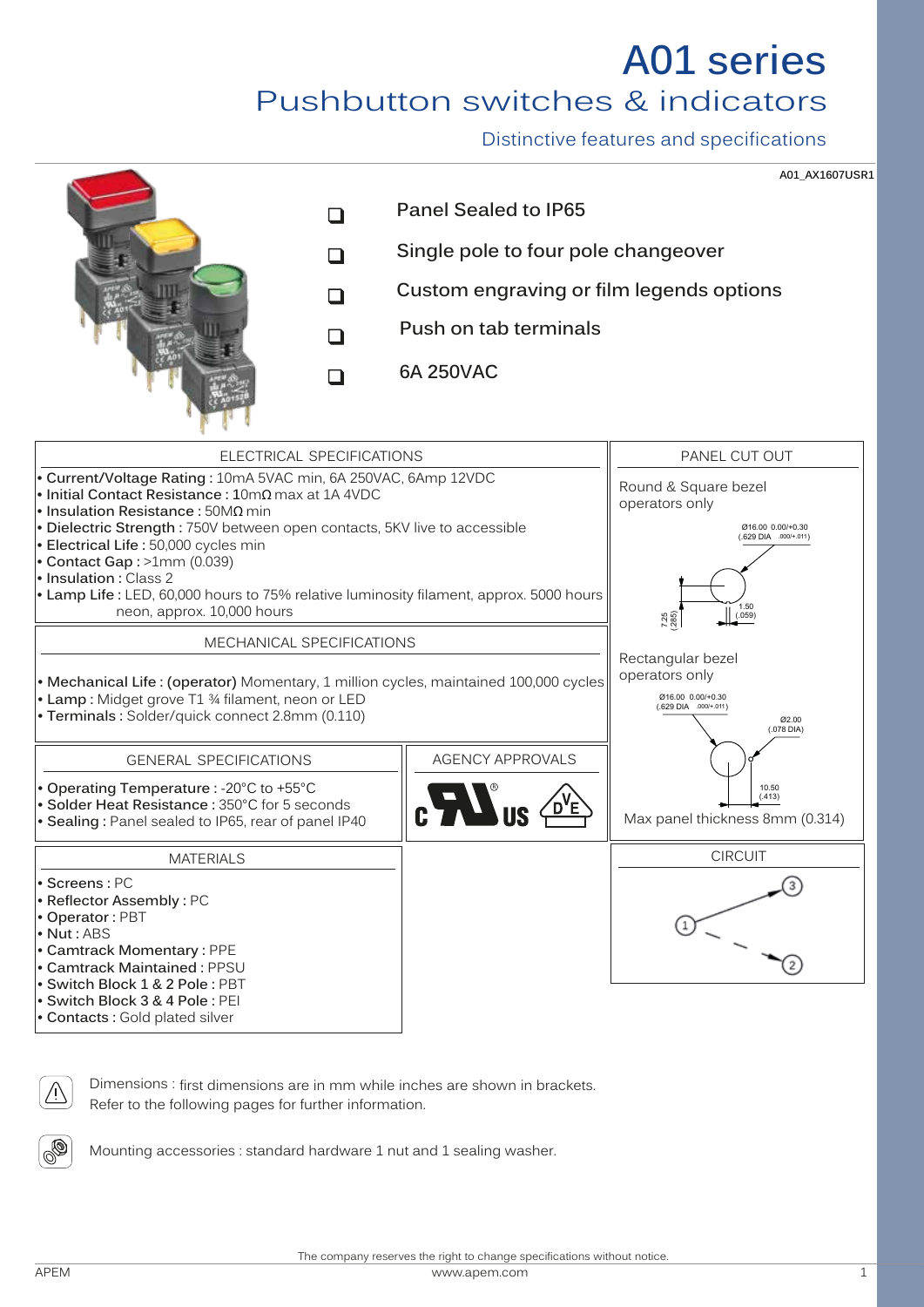Panel cut-out Ø16 (0.755)

#### **Pushbutton**



#### **Indicator**

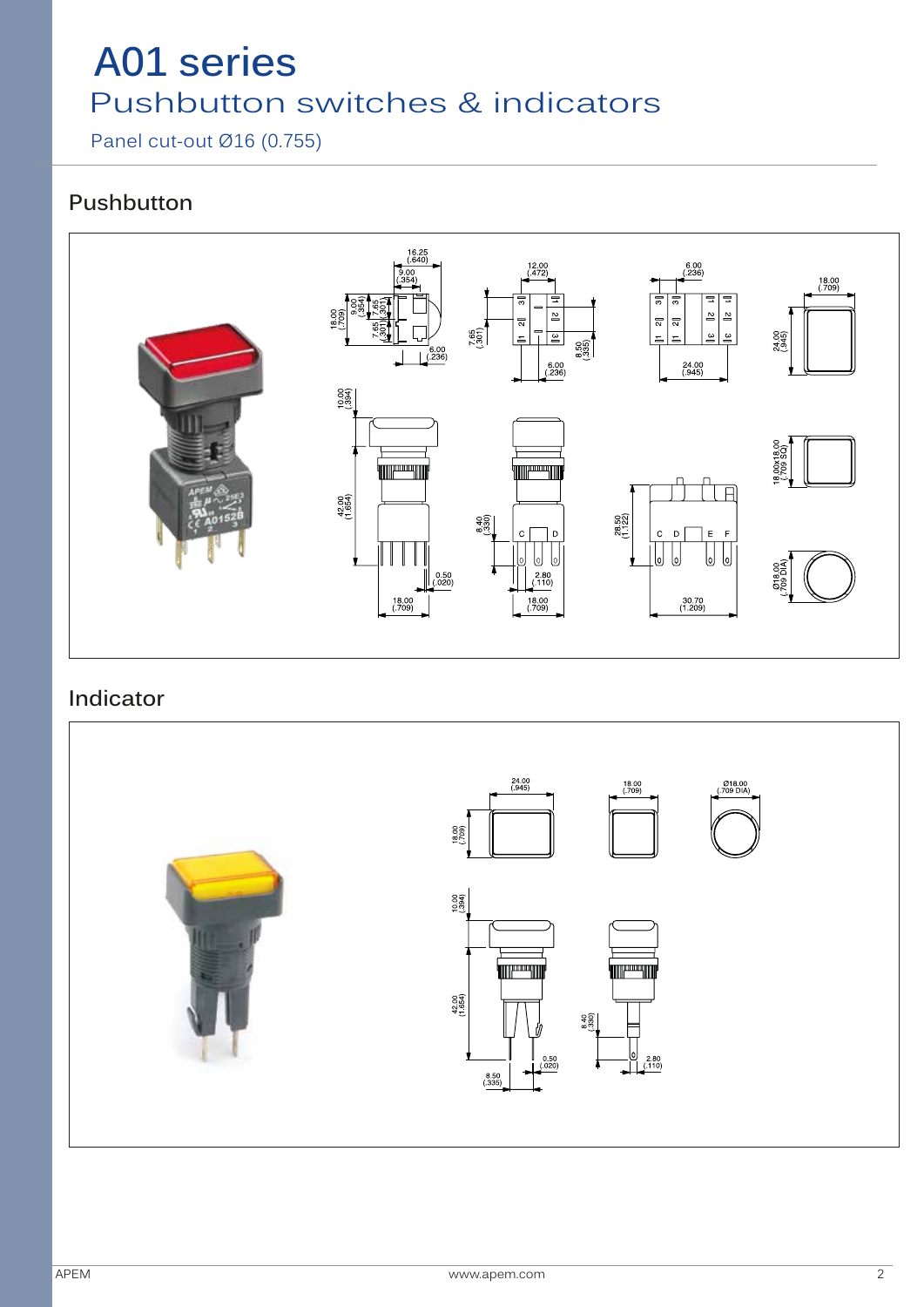**Overview** 

#### **Pushbutton**

|            | <b>Screen</b> | $\mathbf +$ |          | Lamp (if required) |         | $\ddag$    |            | <b>Operator</b>       | $\ddot{}$ | <b>Switch block</b> |         |
|------------|---------------|-------------|----------|--------------------|---------|------------|------------|-----------------------|-----------|---------------------|---------|
| Bezel      | Colour        | Part No     | Lamp     | Voltage            | Part No | Pole       | Bezel      | Description           | Part No   | No of poles         | Part No |
|            | black         | A0161A      | Filament | 6.3V               | A0141A  | $1$ or $2$ |            | Illum, momentary      | A0101Y    | Single pole         | A0151B  |
|            | red           | A0161B      | Filament | 14V                | A0141B  | $1$ or $2$ |            | Illum, maintained     | A0101X    | Double pole         | A0152B  |
|            | amber         | A0161C      | Filament | <b>28V</b>         | A0141C  | $1$ or $2$ |            | Non-illum, momentary  | A0102Y    | Three pole          | A0155B  |
| $\Box$     | vellow        | A0161D      | Filament | 36V                | A0141D  | $1$ or $2$ |            | Non-illum, maintained | A0102X    | Four pole           | A0153B  |
|            | green         | A0161E      | Filament | 48V                | A0141E  | 3 or 4     |            | Illum, momentary      | A0103Y    |                     |         |
|            | blue          | A0161F      | Filament | 60V                | A0141F  | 3 or 4     |            | Illum, maintained     | A0103X    |                     |         |
| ÷.         | clear         | A0161G      | Neon     | 110V               | A0143G  | 3 or 4     |            | Non-illum, momentary  | A0104Y    |                     |         |
|            | white         | A0161J      | Neon     | <b>220V</b>        | A0143H  | 3 or 4     |            | Non-illum, maintained | A0104X    |                     |         |
| □          | black         | A0162A      | LED      | 6V red             | A0142L1 | $1$ or $2$ | $\Box$     | Illum, momentary      | A0105Y    |                     |         |
| $\Box$     | red           | A0162B      | LED      | 6V green           | A0142L2 | $1$ or $2$ | $\Box$     | Illum, maintained     | A0105X    |                     |         |
| $\Box$     | amber         | A0162C      | LED      | 6V amber           | A0142L3 | $1$ or $2$ | $\Box$     | Non-illum, momentary  | A0106Y    |                     |         |
| $\Box$     | vellow        | A0162D      | LED      | 12V red            | A0142M1 | $1$ or $2$ | $\Box$     | Non-illum, maintained | A0106X    |                     |         |
| $\Box$     | green         | A0162E      | LED      | 12V green          | A0142M2 | 3 or 4     | $\Box$     | Illum, momentary      | A0107Y    |                     |         |
| $\Box$     | blue          | A0162F      | LED      | 12V amber          | A0142M3 | 3 or 4     | $\Box$     | Illum, maintained     | A0107X    |                     |         |
| $\Box$     | clear         | A0162G      | LED      | 12V blue           | A0142M4 | 3 or 4     | $\Box$     | Non-illum, momentary  | A0108Y    |                     |         |
| $\Box$     | white         | A0162J      | LED      | 12V white          | A0142M5 | 3 or 4     | $\Box$     | Non-illum, maintained | A0108X    |                     |         |
| $\circ$    | black         | A0163A      | LED      | 24V red            | A0142N1 | $1$ or $2$ | $\circ$    | Illum, momentary      | A0109Y    |                     |         |
| $\circ$    | red           | A0163B      | LED      | 24V green          | A0142N2 | $1$ or $2$ | $\bigcirc$ | Illum, maintained     | A0109X    |                     |         |
| $\circ$    | amber         | A0163C      | LED      | 24V amber          | A0142N3 | $1$ or $2$ | $\circ$    | Non-illum, momentary  | A0110Y    |                     |         |
| $\circ$    | vellow        | A0163D      | LED      | 24V blue           | A0142N4 | $1$ or $2$ | $\circ$    | Non-illum, maintained | A0110X    |                     |         |
| O          | green         | A0163E      | LED      | 24V white          | A0142N5 | 3 or 4     | $\circ$    | Illum, momentary      | A0111Y    |                     |         |
| Ο          | blue          | A0163F      | LED      | 48V red            | A0142P1 | $3$ or $4$ | $\circ$    | Illum, maintained     | A0111X    |                     |         |
| O          | clear         | A0163G      | LED      | 48V green          | A0142P2 | 3 or 4     | $\circ$    | Non-illum, momentary  | A0112Y    |                     |         |
| $\bigcirc$ | white         | A0163J      | LED      | 48V amber          | A0142P3 | 3 or 4     | $\circ$    | Non-illum, maintained | A0112X    |                     |         |

#### **Indicator**

|                | <b>Screen</b> |               | ÷.                | Lamp       |         | $\ddag$ | <b>Operator</b> |         |  |
|----------------|---------------|---------------|-------------------|------------|---------|---------|-----------------|---------|--|
| Bezel          | Colour        | Part No       | Lamp              | Voltage    | Part No | Bezel   | Description     | Part No |  |
|                | black         | A0161A        | Filament          | 6.3V       | A0141A  |         | Indicator       | A0171   |  |
|                | red           | A0161B        | Filament          | 14V        | A0141B  | П       | Indicator       | A0172   |  |
|                | amber         | A0161C        | Filament          | <b>28V</b> | A0141C  | $\circ$ | Indicator       | A0173   |  |
|                | yellow        | A0161D        | Filament          | 36V        | A0141D  |         |                 |         |  |
|                | green         | A0161E        | Filament          | 48V        | A0141E  |         |                 |         |  |
|                | blue          | A0161F        | Filament          | 60V        | A0141F  |         |                 |         |  |
|                | clear         | A0161G        | Neon              | 110V       | A0143G  |         |                 |         |  |
|                | white         | A0161J        | Neon              | 220V       | A0143H  |         |                 |         |  |
|                | black         | A0162A        | <b>LED</b>        | 6V red     | A0142L1 |         |                 |         |  |
|                | red           | A0162B        | LED               | 6V green   | A0142L2 |         |                 |         |  |
| 00000000000000 | amber         | A0162C        | LED               | 6V amber   | A0142L3 |         |                 |         |  |
|                | yellow        | A0162D        | LED               | 12V red    | A0142M1 |         |                 |         |  |
|                | green         | A0162E        | LED               | 12V green  | A0142M2 |         |                 |         |  |
|                | blue          | A0162F        | LED               | 12V amber  | A0142M3 |         |                 |         |  |
|                | clear         | A0162G        | LED               | 12V blue   | A0142M4 |         |                 |         |  |
|                | white         | A0162J        | LED               | 12V white  | A0142M5 |         |                 |         |  |
|                | black         | A0163A        | LED               | 24V red    | A0142N1 |         |                 |         |  |
|                | red           | A0163B        | LED               | 24V green  | A0142N2 |         |                 |         |  |
|                | amber         | A0163C        | LED               | 24V amber  | A0142N3 |         |                 |         |  |
|                | yellow        | A0163D        | LED               | 24V blue   | A0142N4 |         |                 |         |  |
|                | green         | A0163E        | LED               | 24V white  | A0142N5 |         |                 |         |  |
|                | blue          | A0163F        | LED               | 48V red    | A0142P1 |         |                 |         |  |
|                | clear         | A0163G        | LED               | 48V green  | A0142P2 |         |                 |         |  |
| $\circ$        | white         | A0163J        | LED               | 48V amber  | A0142P3 |         |                 |         |  |
| Bezel:         | rectangular   | $\Box$ square | $\circ$<br>round. |            |         |         |                 |         |  |

Unsealed switches & indicators (IP40) suffix 01 to the end of the part number. Screen engraving insertable legends, & bi-color LED's please contact APEM

 $\triangle$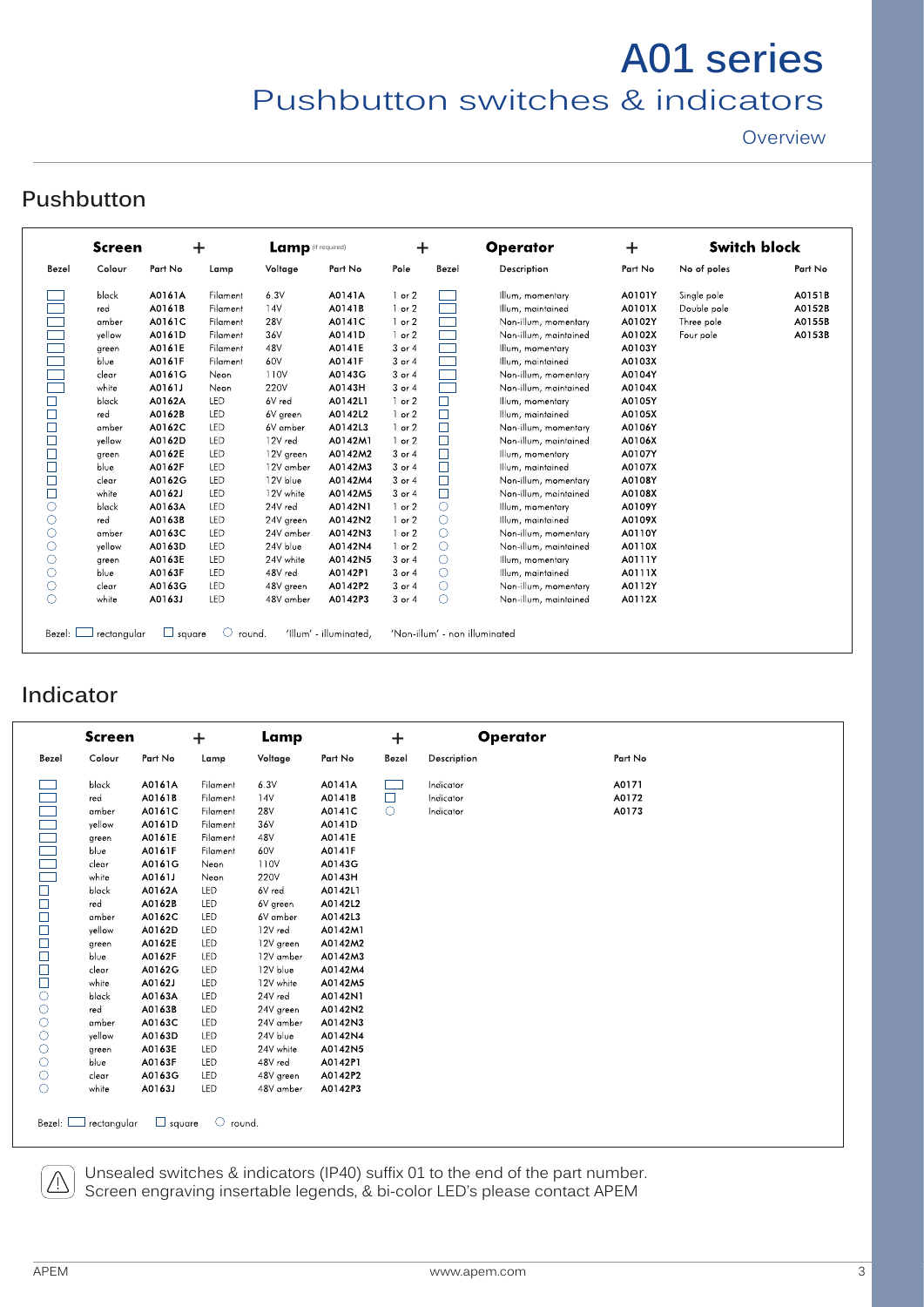Accessories

### **Flush mount bezels**



#### **PCB Sockets**





Dimensions : first dimensions are in mm while inches are shown in brackets. Refer to the following pages for further information.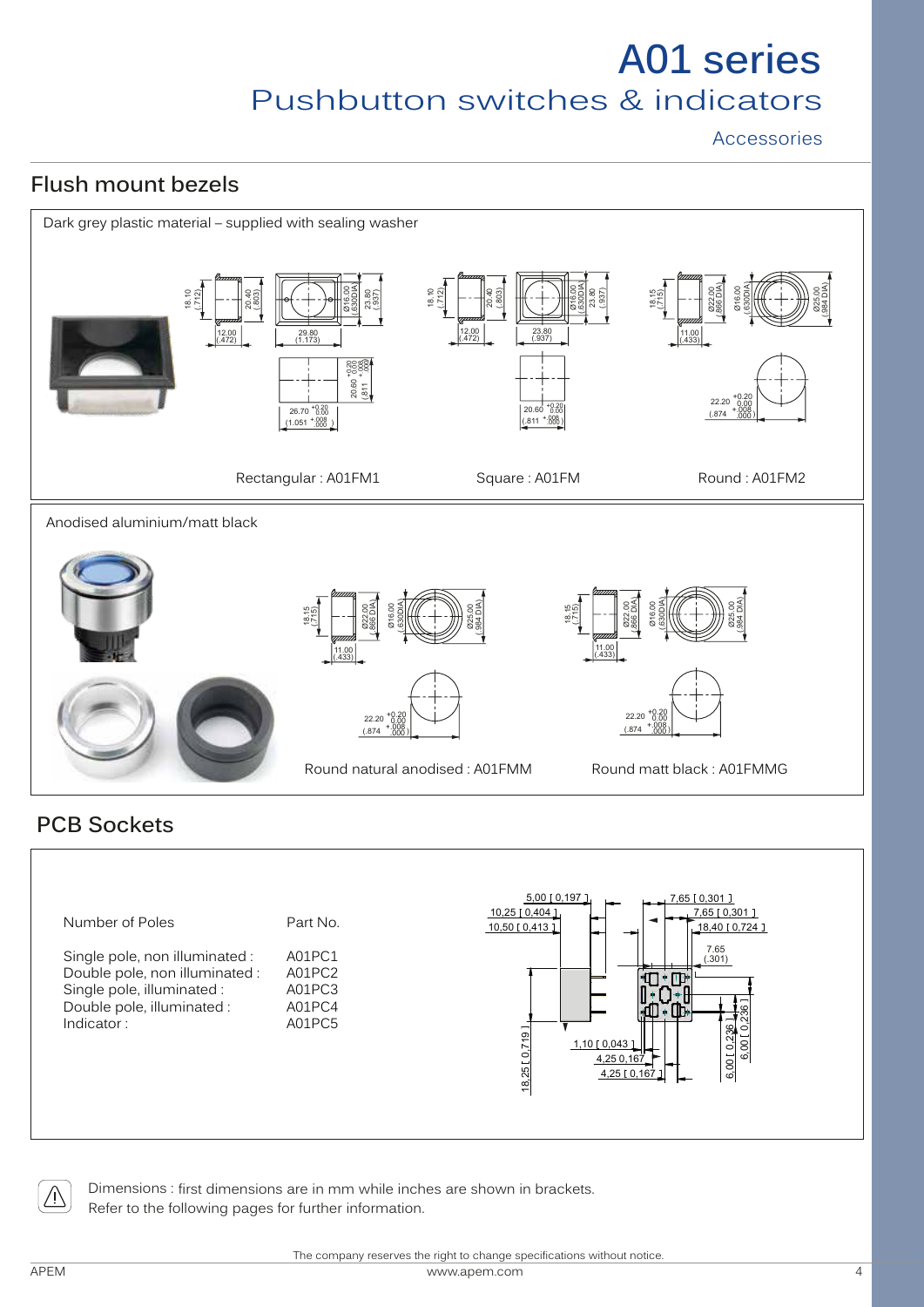#### Accessories

#### **Flap guards**



#### **Aluminium bezel protection guards**



**Anti rotation ring Blanking plugs**